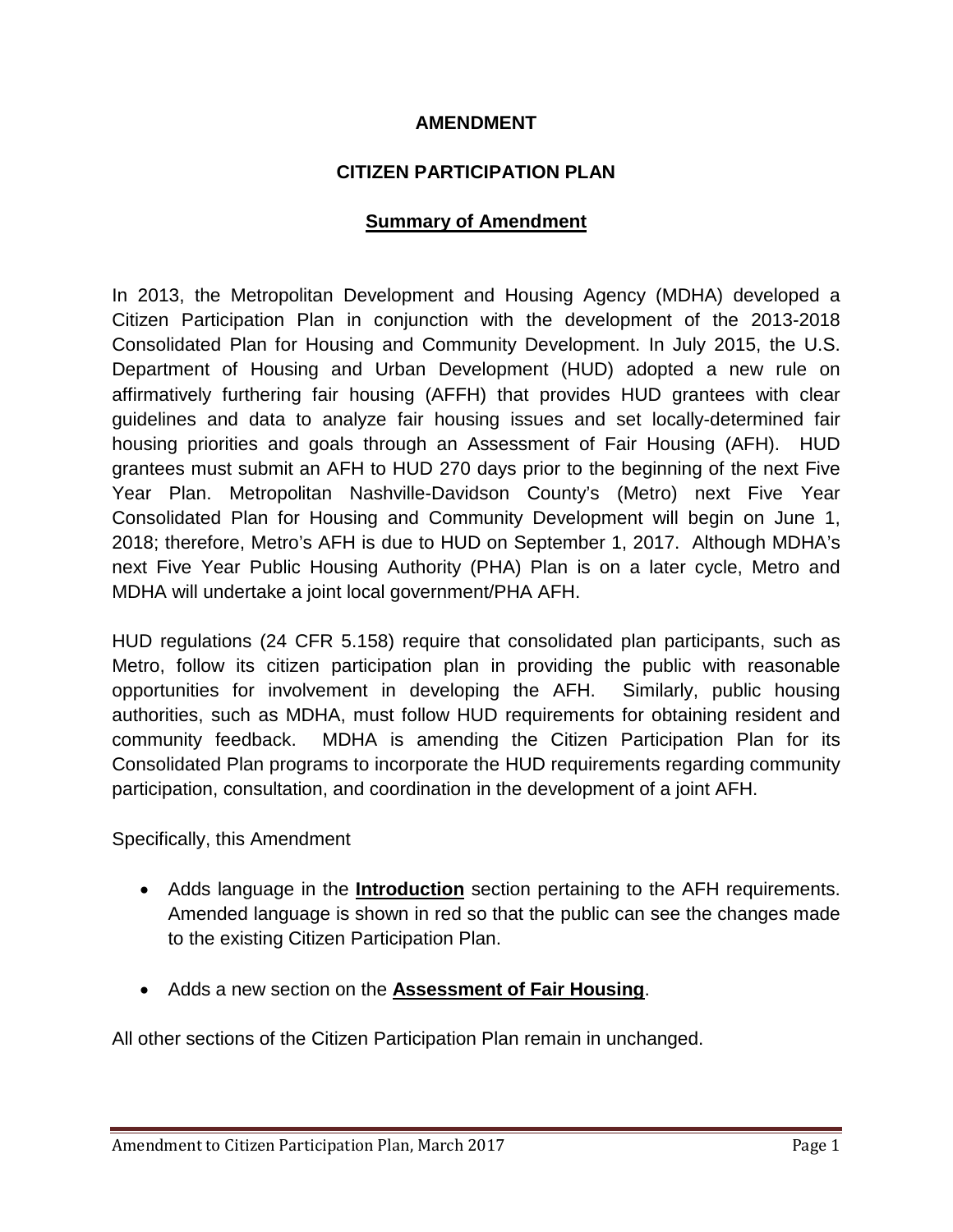### **Introduction** *(Amended language in red.)*

The Citizen Participation Plan is designed to provide for and encourage citizen involvement in the development, implementation and evaluation of housing and community development programs in Metropolitan Nashville-Davidson County, Tennessee (Metro). While the processes contained in this Citizen Participation Plan may be used to address a broad range of public and private resources, this Plan is specifically designed to meet the citizen participation requirements for the Consolidated Plan for housing and community development needs of Metropolitan Nashville-Davidson Countyand the joint Assessment of Fair Housing (AFH) for Metro and the Metropolitan Development and Housing Agency (MDHA). Completion of the Consolidated Plan and AFH is required by the U.S. Department of Housing and Urban Development (HUD) in order for Metropolitan Nashville-Davidson County to receive federal funds allocated through the Community Development Block Grant (CDBG), the HOME Investment Partnerships Program (HOME), the Emergency Solutions Grant (ESG), and the Housing Opportunities for Persons with AIDS (HOPWA) Program. An AFH is also required for public housing authorities (PHAs).

As the lead agency responsible for the preparation and administration of the Consolidated Plan and the AFH, the Metropolitan Development and Housing Agency (MDHA) has the primary responsibility for developing and implementing the Citizen Participation Plan. Per the federal regulations found at 24 CFR 91, the citizen participation plan must provide for and encourage citizens to participate in the development of the AFH and any amendments/revisions, the Consolidated Plan, the annual action plan, and any substantial amendments to the Consolidated Plan, and the consolidated annual performance report (CAPER). The citizen participation plan is designed especially to encourage participation by low- and moderate-income persons, particularly:

- those living in slum and blighted areas,
- in areas where CDBG funds are proposed to be used,
- residents of predominantly low- and moderate-income neighborhoods,
- residents of public and assisted housing developments, and
- residents of targeted revitalization areas in which the developments are located.

In addition, 24 CFR 903 describes the policies and procedures that public housing authorities [MDHA] must follow in developing the AFH. These requirements are designed to obtain feedback from the Resident Advisory Board and the public.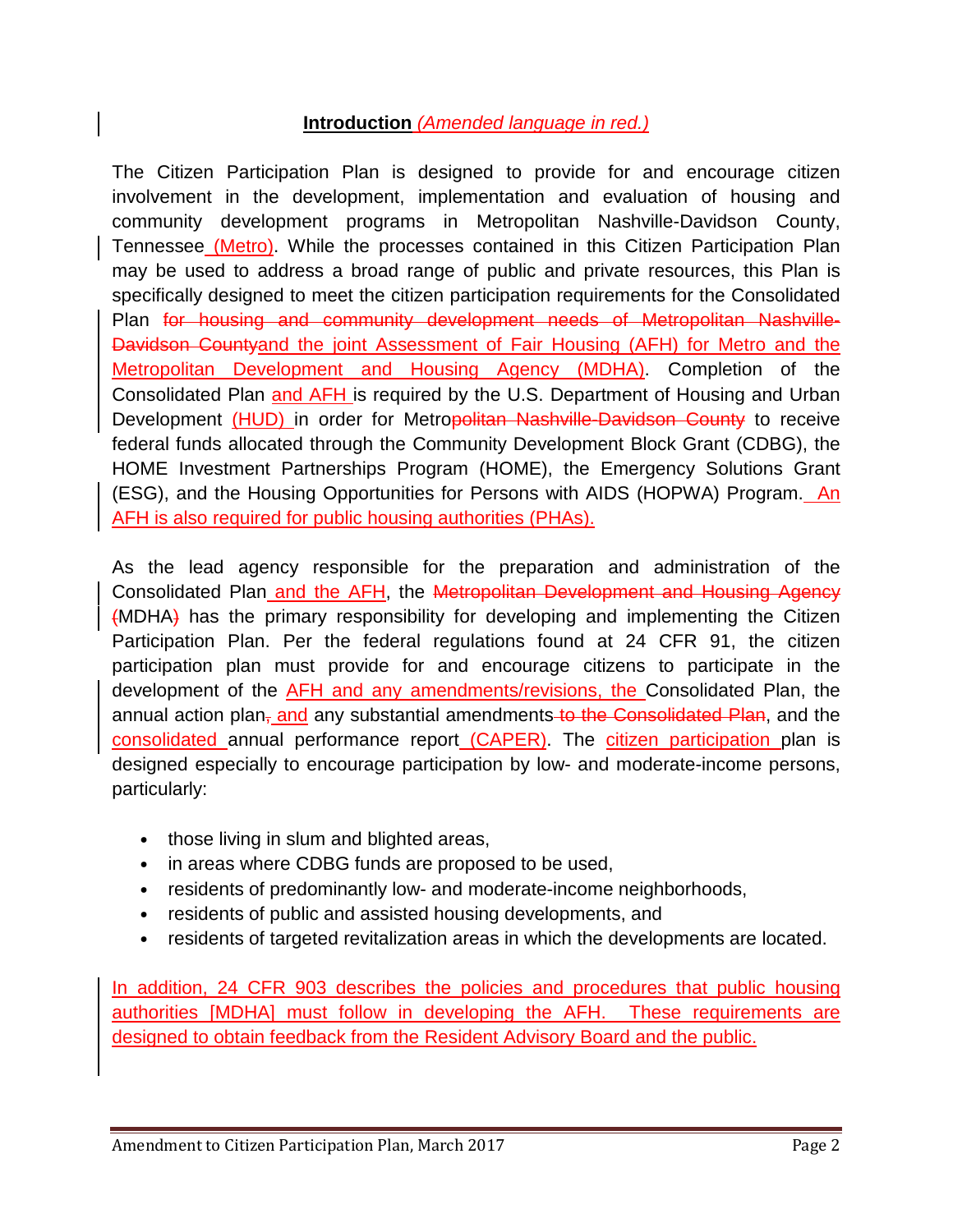MDHA will follow its citizen participation plan to the greatest extent possible. The requirements for citizen participation do not restrict the responsibility or authority of MDHA for the development and execution of its **AFH or Consolidated Plan. MDHA will** provide citizens with a reasonable opportunity to comment on amendments to the citizen participation plan and will make the citizen participation plan public. The citizen participation plan must be in a format accessible to persons with disabilities, upon request.

The Community Development Department of MDHA is the point of contact for all questions, comments, complaints, and requests for technical assistance related to the Citizen Participation Plan, the AFH, and the Consolidated Plan. The Community Development Department can be contacted by telephone at 615-252-8505 or by e-mail at comments@nashville-mdha.org. Please address all correspondence to:

MDHA Development Department Attn: Consolidated Plan P.O. Box 846 Nashville, TN 37202

MDHA will maintain a mailing list to keep interested parties informed with updates regarding the AFH and the Consolidated Plan. To be added to the mailing list, please call 615-252-8505.

# **Assessment of Fair Housing** (New section)

HUD requires cities and public housing authorities that receive federal funds for housing and community development to Affirmatively Further Fair Housing (AFFH). To fulfill this requirement as recipients of these funds, MDHA and Metro Nashville must conduct an Assessment of Fair Housing (AFH), which includes an analysis of fair housing data, an assessment of fair housing issues and contributing factors, and an identification of fair housing priorities and goals. The purposes of the AFH is to assess whether individuals and families have the information, opportunity, and options to live where they choose without unlawful discrimination related to **race, color, religion, sex, familial status, national origin, or disability** and assess whether housing options are realistically available in integrated areas and areas with access to opportunity.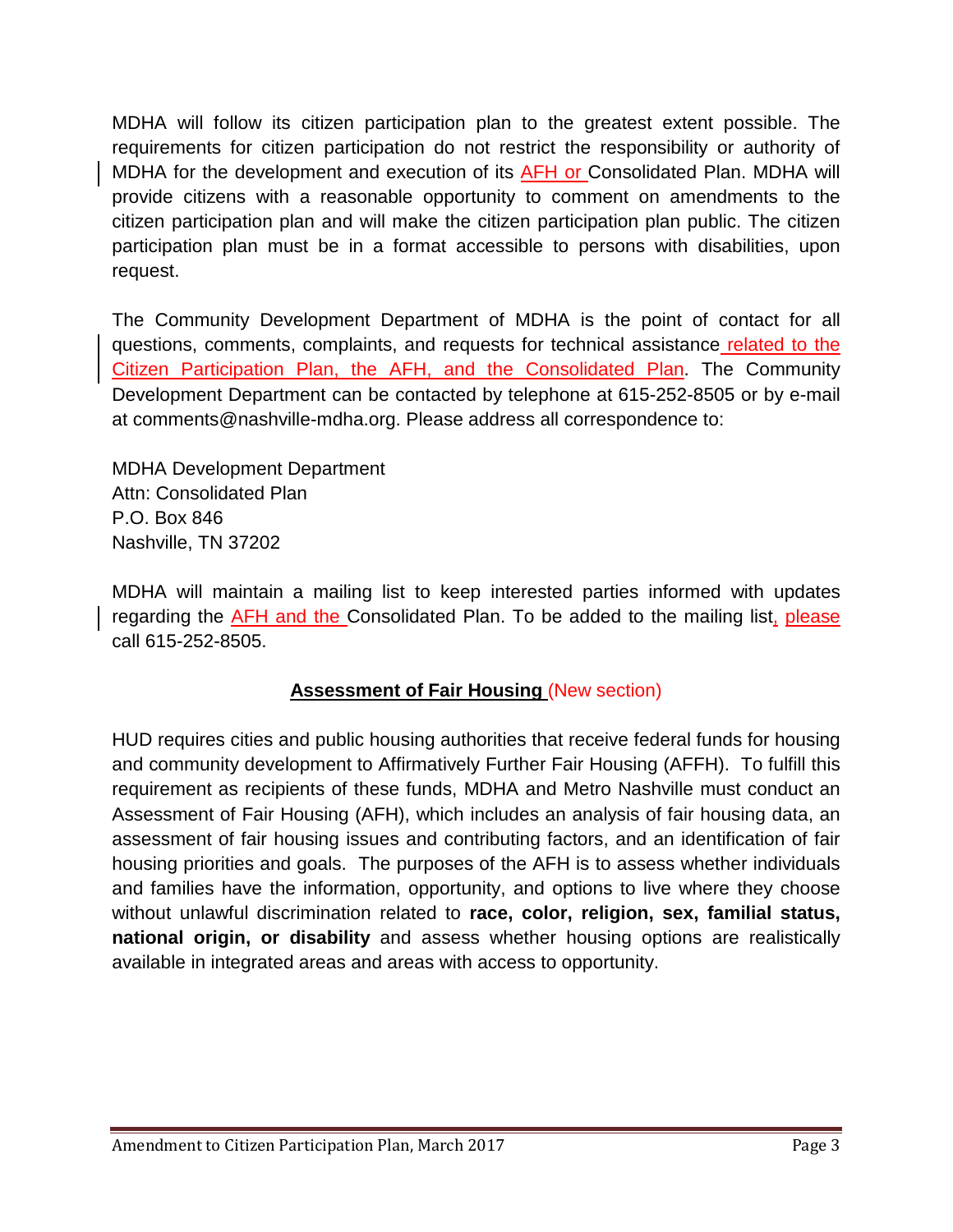### **AFH Planning/Preparation Phase**

The requirements for developing the AFH are specified in 24 CFR 5.154, 5.156, 5.158, and 5.160. The AFH will be developed using the HUD-provided local government assessment tool. In addition, HUD has provided data and maps to be used in the analysis. Local data and local knowledge will be used to supplement the HUD-provided data. Early in the planning process, MDHA will hold a public hearing to discuss the AFH planning process and timeline, review the AFH planning tools, and explain the citizen participation process.

- 1. **HUD-provided data and resources.** HUD-provided data and tools are available for the public to view by clicking on the links below.
	- **Local Government Assessment Tool**: [https://www.hudexchange.info/resource/5216/assessment-of-fair-housing](https://www.hudexchange.info/resource/5216/assessment-of-fair-housing-tool-for-local-governments/)[tool-for-local-governments/.](https://www.hudexchange.info/resource/5216/assessment-of-fair-housing-tool-for-local-governments/) Please note that Sections F and G and Appendix D **do not apply** to the Metro/MDHA AFH.
	- **AFFH Data and Mapping:** [https://www.hudexchange.info/programs/affh/resources/#affh-data-and](https://www.hudexchange.info/programs/affh/resources/#affh-data-and-mapping)[mapping.](https://www.hudexchange.info/programs/affh/resources/#affh-data-and-mapping)
	- **Additional AFFH Resources:** [https://www.hudexchange.info/programs/affh/resources/#tools-for-fair](https://www.hudexchange.info/programs/affh/resources/#tools-for-fair-housing-planning-under-the-affh-rule)[housing-planning-under-the-affh-rule.](https://www.hudexchange.info/programs/affh/resources/#tools-for-fair-housing-planning-under-the-affh-rule)
- 2. **Local Data:** HUD defines local data as metrics, statistics, and other quantified information, subject to a determination of statistical validity by HUD, that are relevant to Metro's/MDHA's geographic area of analysis, can be found through a reasonable amount of searching, are readily available at little or no cost, and are necessary for the completion of the AFH using the local government assessment tool. For the purpose of completing the AFH, MDHA will utilize local and state data that meet HUD's criteria, which may have been prepared by public agencies, universities, etc. When such data is used, it will be properly cited.
- 3. **Local Knowledge:** HUD defines local knowledge as information that relates to the Metro's/MDHA's geographic area of analysis and that is relevant to the AFH, is known or becomes known to MDHA, and is necessary for the completion of the AFH using the local government assessment tool. Essentially, local knowledge is public input, and MDHA plans to obtain community input during the development of the AFH through stakeholder consultations and community/resident engagement. In addition to the meetings outlines below,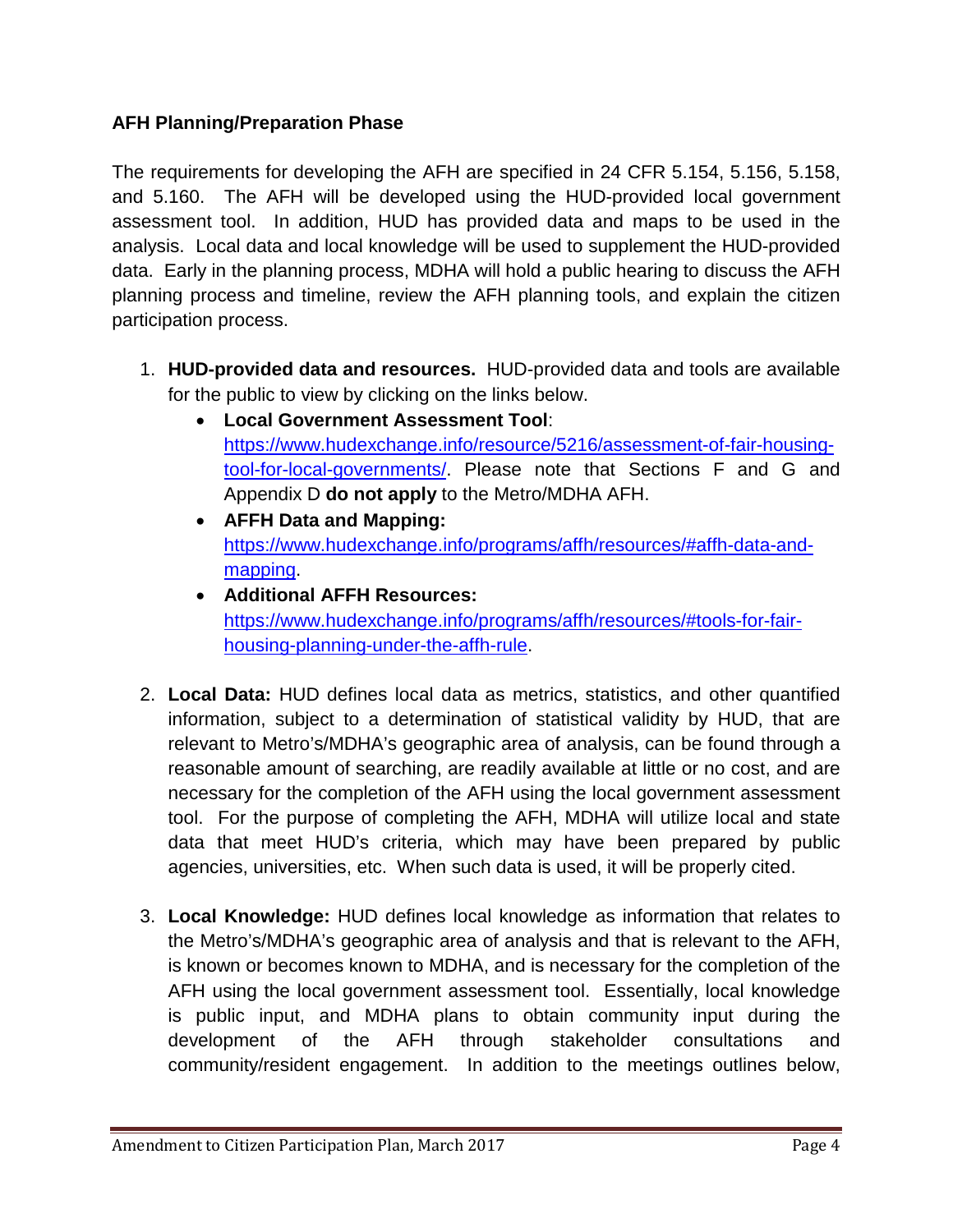MDHA will accept input throughout the preparation of the AFH through meetings by appointment, written comments, etc.

- **Stakeholder consultations:** In preparing the AFH, MDHA staff will consult with public and private agencies that provide assisted housing, health services, and social services (including those focused on services to children, elderly persons, persons with disabilities, persons with HIV/AIDS and their families, homeless persons), community-based and regionally based organizations that represent protected class members, and organizations that enforce fair housing laws. MDHA will accomplish this through a series of stakeholder meetings.
- **Community meetings:** In preparing the AFH, MDHA staff will hold a minimum of 5 community input sessions at different locations throughout the county and at times that are convenient for most citizens (such as Saturdays or evenings). Community meetings will be publicized in accordance with the Public Notice procedure described below.
- **Public housing resident consultations:** In preparing the AFH, MDHA staff will consult with the MDHA Resident Advisory Board/Council of Presidents and attempt to hold consultations at every MDHA public housing property.

# *Local knowledge/community input is critical to developing an AFH that reflects the needs and experiences of the citizens of Nashville. Everyone is encouraged to participate.*

# **AFH Draft Review and Comment Period**

MDHA will publish the draft AFH for review and comment for 45 days. During the public comment period, MDHA will hold at least 5 public hearings. One of the public hearings will be held before the MDHA Board of Commissioners, while at least 4 public hearings will be held at different locations throughout the county and at times that are convenient for most citizens (such as Saturdays or evenings). A summary of the comments received during this period, including an explanation of why some comments/views were not accepted, will be included in the final AFH.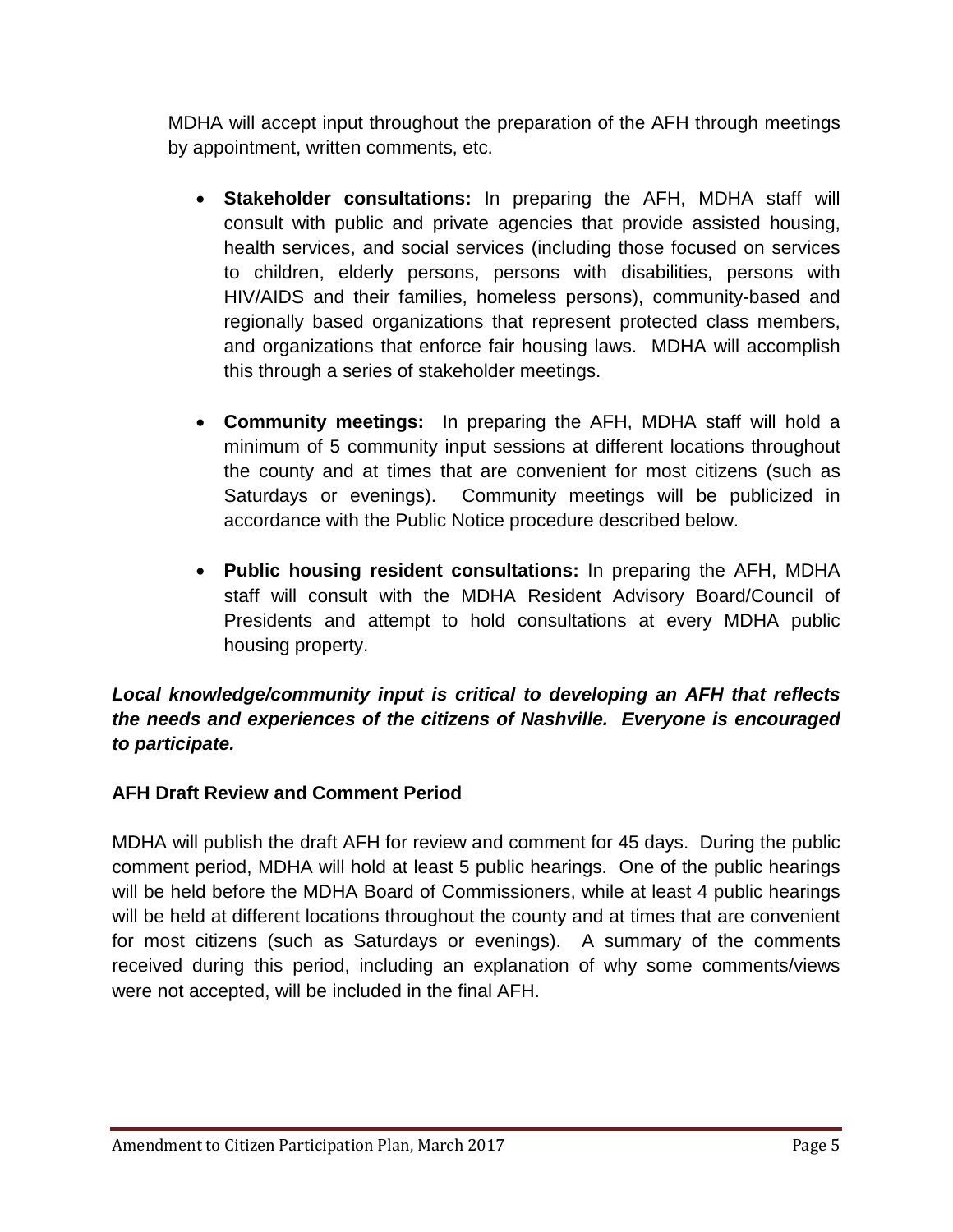At the conclusion of the public comment period, the final AFH will be submitted to the MDHA Board of Commissioners then to the Metropolitan Council for approval. Upon receiving all local approvals, the final AFH will be submitted to HUD.

# **Public Notice**

At a minimum, MDHA will utilize the following methods to notify the public of community meetings and public hearings.

- **Publication:** MDHA will publish notices of meetings in The Tennessean, the Tribune, and El Crucero.
- **Social Media:** MDHA will post notices via its social media outlets (Facebook, Twitter, etc.) and ask partners and the public to share these posts.
- **Email Outreach:** MDHA will send an email through its vast distribution lists as well as utilize Metro's email network. MDHA will request that persons receiving an email to forward to others.
- **Website:** MDHA will also post notices on its website and attempt to coordinate with Metro to post on its website.
- **Posting at Locations:** MDHA will post copies of the notices at its administrative offices and public housing properties and request that Metro and partner agencies post notices at their offices.

Public notice regarding the availability of the draft AFH for review and comment will be accomplished through the means listed above and the public notice will include:

- A summary of the contents of the draft AFH;
- Announce the dates, times, and locations of the public hearings on the draft AFH;
- Information on how the public can obtain copies of the AFH.

### **AFH Amendments/Revisions**

During the course of administering the AFH, it may be necessary to amend or revise the plan due to new information becoming available. MDHA will consider an amendment to be substantial if (1) goals and/or priorities change or (2) HUD requires a substantial amendment in order to be in compliance with regulations. Substantial amendments are subject to this Citizen Participation Plan.